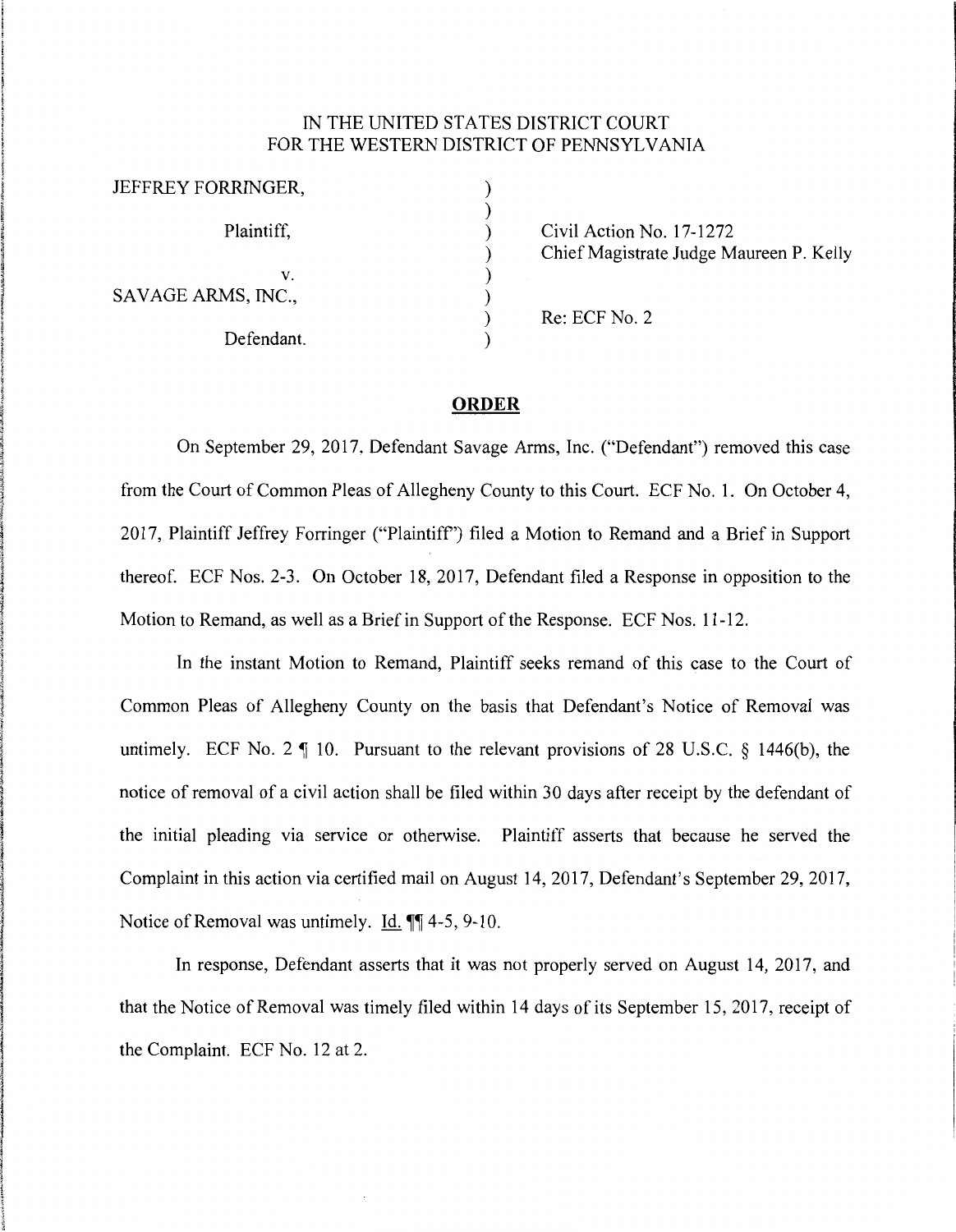Plaintiff sought to serve Defendant at its corporate headquarters in Westfield, Massachusetts. ECF No. 3 at 1. Pursuant to Pennsylvania Rule of Civil Procedure 404, service outside of the Commonwealth of Pennsylvania may be made, *inter alia,* by mail in the manner provided by Pennsylvania Rule of Civil Procedure 403. PA. R. Crv. P. 404(2). Rule 403 provides, in pertinent part:

> If a rule of civil procedure authorizes original process to be served by mail, a copy of the process shall be mailed to the defendants by any form of mail requiring a receipt signed by the defendant or his authorized agent. Service is complete upon delivery of the mail.

P<sub>A</sub>. R. C<sub>l</sub>v. P. 403 (emphasis added).

Further, the Note accompanying Rule 403 provides: "The United States Postal Service provides for restricted delivery mail, which can only be delivered to the addressee or his authorized agent. Rule 403 has been drafted to accommodate the Postal Service procedures with respect to restricted delivery." Id. Note.

In this case, Plaintiff sent the Complaint via certified mail.<sup>1</sup> ECF No. 3 at 1. Unlike restricted delivery mail, certified mail does not restrict the recipient of the mail to the addressee or his authorized agent. ECF No. 12-3 at 2. Because certified mail does not require a receipt signed by the defendant or his authorized agent, it is not a form of mail which complies with the requirement set forth in Rule 403. McVicker v. Knight Protective Serv., Civ. A. No. 11-245, 2011 U.S. Dist. LEXIS 50167 (W.D. Pa. 2011) (finding certified mail insufficient to effectuate service).

t realistic i<br>international<br>international

**International Profession Construction and Construction** 

**cities del controls** 

The Court finds that the Complaint received via certified mail on August 14, 2017, was not served in accordance with Pennsylvania Rules of Civil Procedure 403(2) and 404.

<sup>&</sup>lt;sup>1</sup> The Complaint mailed via certified mail was signed for on August 14, 2017, but "as a result of an error in communication, the certified mail was not forwarded to [Defendant's] corporate counsel." ECF No. 12 at 2. A second certified mail delivery on September 15, 2017, was forwarded to the appropriate legal personnel for Defendant. Id.